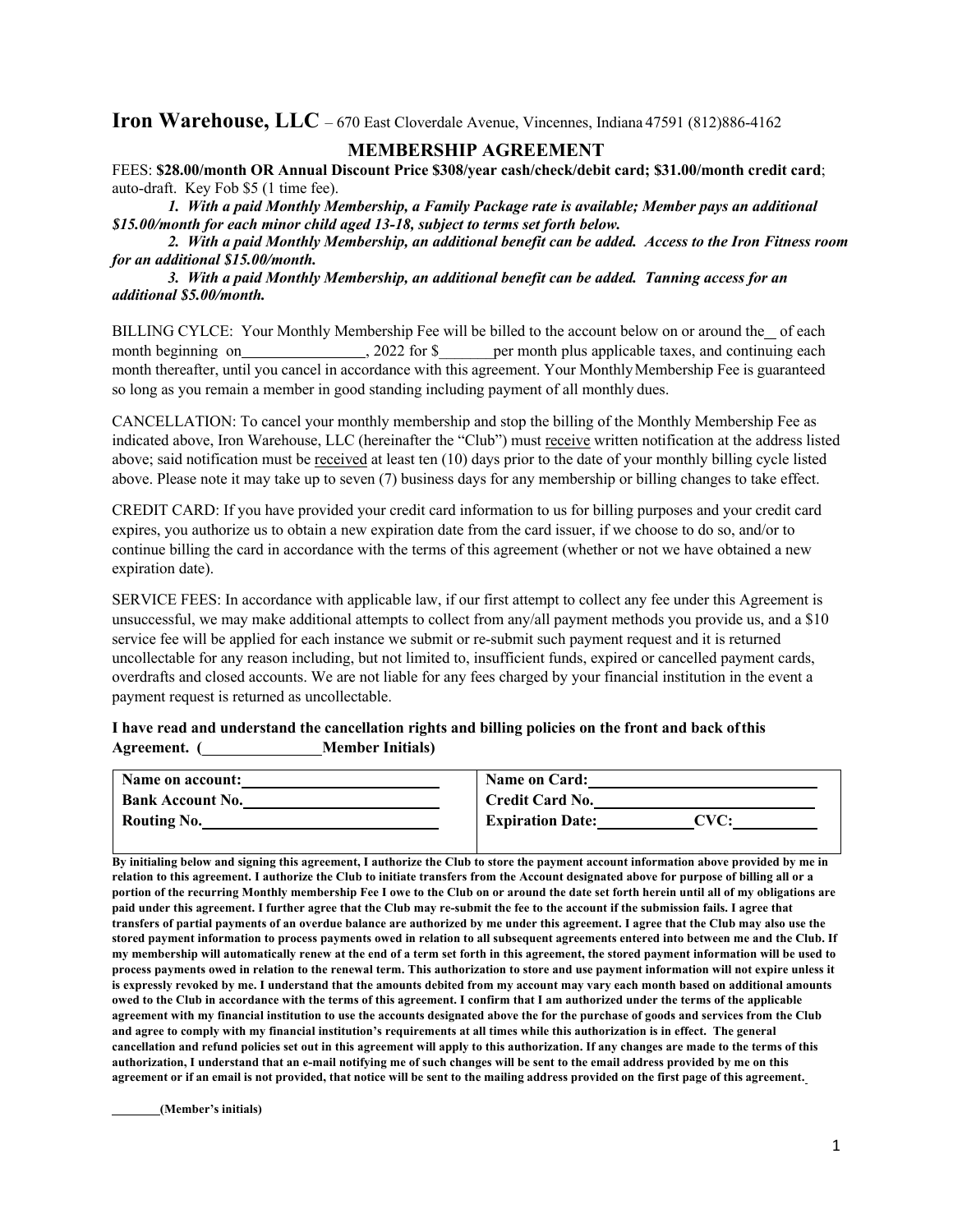MINOR WAIVER: The Club does not accept members under the age of 13. In exchange for the Club allowing my minor child 13 years or older to purchase a membership, I agree to the Release of Liability and Assumption of Risk clauses in this agreement and I agree to defend and indemnify the Club to the fullest extent permitted by the law for any claim brought by my minor child against the Club. I also promise to pay any financial obligation for my minor child and acknowledge that the banking information above is my account. I understand and agree that my minor child that is age 13-17 must be accompanied and supervised by a parent or guardian at all times while in the Club. I also understand that my minor child, age 13-15, cannot use the tanning beds/tanning services as part of their membership. Minors aged 16 up to 18 must have a current adult/family membership, a parent signature and a parent present for tanning services.

| Name: $\frac{1}{\sqrt{1-\frac{1}{2}}\sqrt{1-\frac{1}{2}}\sqrt{1-\frac{1}{2}}\sqrt{1-\frac{1}{2}}\sqrt{1-\frac{1}{2}}\sqrt{1-\frac{1}{2}}\sqrt{1-\frac{1}{2}}\sqrt{1-\frac{1}{2}}\sqrt{1-\frac{1}{2}}\sqrt{1-\frac{1}{2}}\sqrt{1-\frac{1}{2}}\sqrt{1-\frac{1}{2}}\sqrt{1-\frac{1}{2}}\sqrt{1-\frac{1}{2}}\sqrt{1-\frac{1}{2}}\sqrt{1-\frac{1}{2}}\sqrt{1-\frac{1}{2}}\sqrt{1-\frac{1}{2}}\sqrt{1-\frac{1}{2}}$ | Phone: 2008 |                    |
|---------------------------------------------------------------------------------------------------------------------------------------------------------------------------------------------------------------------------------------------------------------------------------------------------------------------------------------------------------------------------------------------------------------|-------------|--------------------|
| Address:                                                                                                                                                                                                                                                                                                                                                                                                      |             |                    |
| Authorized Signature:                                                                                                                                                                                                                                                                                                                                                                                         |             |                    |
| If Membership includes minor(s), list names/ages below:                                                                                                                                                                                                                                                                                                                                                       |             |                    |
|                                                                                                                                                                                                                                                                                                                                                                                                               | Age:        | Tanning: Yes or No |
|                                                                                                                                                                                                                                                                                                                                                                                                               | Age:        | Tanning: Yes or No |
|                                                                                                                                                                                                                                                                                                                                                                                                               | Age:        | Tanning: Yes or No |

RELEASE OF LIABILITY AND ASSUMPTION OF RISK: I understand and expressly agree that my use, of this Club involves the risk of injury to me or my guest whether caused by me or not. I understand that these risks are inherent in physical activity and my use of the facilities and equipment and can range from minor injuries to major injuries, including death. In consideration of my participation in the activities and facilities, exercise equipment and services offered by the Club and such use by my guests, if applicable, I understand and voluntarily accept full responsibility on my behalf and on my guest's behalf for the risk of injury or loss arising out of or related to my use or my guest's use of the facilities including, without limitation, exercise equipment, tanning, massage beds/chairs, and participation of any other exercise programs or use of other services, equipment and/or programs offered to members. I further agree the Club, and the officers, directors, shareholders, employees, managers, members, agents and independent contractors of the Club will not be liable for any injury including, without limitation, personal, bodily, or mental injury, disability, death, economic loss or any damage to me, my spouse or domestic partner, guests, unborn child, heirs, or relatives resulting from the negligent conduct or omission of the Club or anyone acting on their behalf, whether related to exercise or not. Accordingly, to the fullest extent permitted by law, I do hereby forever release, waive and discharge the Club from any and all claims, demands, injuries, damages, actions or causes of action related to my use or my guest's use of any the Club facility (collectively, "Claims") against the Club, or anyone acting on its behalf, and hereby agree to defend, indemnify and hold harmless the Club from and against any such Claims, including Claims made by my guests. I further understand and acknowledge that the Club does not manufacture fitness or other equipment or products available the Club and therefore the Club will not be held liable for defective equipment or products.

I understand I am not obligated to sign this agreement and should not do so if there are any unfilled blanks. I understand my right of cancellation and the billing and refund policies. I understand my release or liability, assumption of risk and agreement to indemnify, defend and hold harmless and I have been given the opportunity to review and ask questions related to my use of the Club and its equipment, as well as my participation in exercise programs or other services and/or programs offered to members. I agree to comply with the Club's membership policies and Club rules that may be communicated to me from time to time, whether in writing, electronically, through Club signage or verbally. The Club may, in its sole discretion, modify any policy or Club rule at any time and from time to time without advance notice. The Club reserves the right, in its sole discretion, to refund the prorated cost unused services and terminate my membership, immediately for violation of any membership policy or Club rule. By signing below, I acknowledge and agree to all the terms contained in this agreement.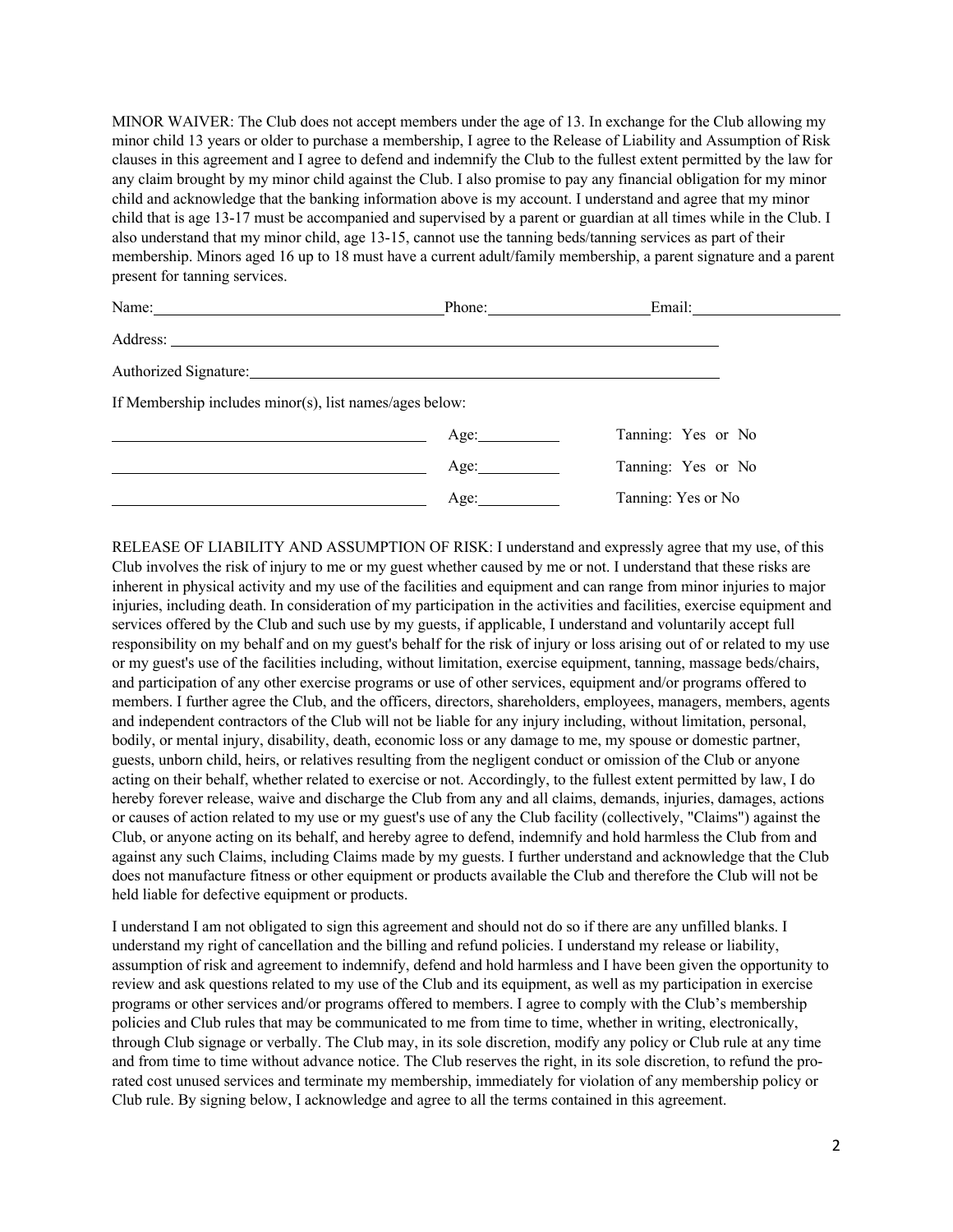TANNING ACKNOWLEDGEMENT: (1) I have read and understood the warnings specified in 820 IAC 5-1-29 (Tanning Warning Sign) and 5-1-30 (Tanning Consent Form) of this rule before using a tanning device; (2) I agree to use the protective eyewear that the tanning facility provides; (3) I understand that some people who are not susceptible to tanning under natural sunlight may also not be susceptible to tanning under artificial light; and (4) I have not/will not use a tanning device within the past twenty-four (24) hours of each use. THERE IS A 275 POUND WEIGHT LIMIT ON OUR TANNING BEDS. **(Member's initials)**

**BUYER'S RIGHT TO CANCEL: This contract may be cancelled before midnight of the third full business day after you sign the contract. This cancellation is by written notice, in any form, delivered in person or mailed by certified or registered mail to address specified at the top of this contract. The notice must be accompanied by any membership cards previously given to the you. All money paid under this contract shall be refunded within thirty (30) days of receipt of this notice of cancellation.**

**BUYER'S RIGHTS: You or your estate may cancel the contract if any of the following occur: (1) You die. (2) You become totally physically disabled for the duration of the contract. (3) The Club is moved to a location that is more than five (5) miles from the original facility. However, if the Club is closed and a facility with similar health spa services is operated less than five (5) miles away from the closed facility, then this contract may be transferred to the operating facility, if the operator of the facility to which the contract is to be transferred accepts the transfer.**

PHYSICAL CONDITION/NO MEDICAL ADVICE: You represent that you are in good physical condition and have no medical reason or impairment that might prevent you from your intended use of the Club's facilities. You acknowledge that the Club did not give you medical advice before you joined and cannot give you medical advice after you join. We do not give members advice relating to their physical condition or ability to use the facilities, so if you have any health or medical concerns now or after you join, please discuss them with your doctor before using the facilities.

PROPERTY: The Club is not liable to you or your guest for any personal property that is damaged, lost, or stolen while on or around the Club's premises including, but not limited to, a vehicle or its contents or any property left in a locker. If you or your guest cause any damage to the Club's facilities, you are liable to the Club for its cost of repair or replacement.

ATTORNEY FEES/EXPENSES/JURY WAIVER/VENUE: If the Club hires an attorney to collect any amount owed to the Club or to represent or defend it in a lawsuit, you agree to pay the Club's reasonable attorney fees and legal expenses, including court costs. The Club and you hereby waive the right to a jury trial in any action, proceeding or counterclaim brought by the Club or you against the other. If there is a lawsuit, the Club and you agree to submit to the jurisdiction of the courts of Knox County, State of Indiana.

Date:

Member-signature

Member Printed Name:

Iron Warehouse LLC:

By: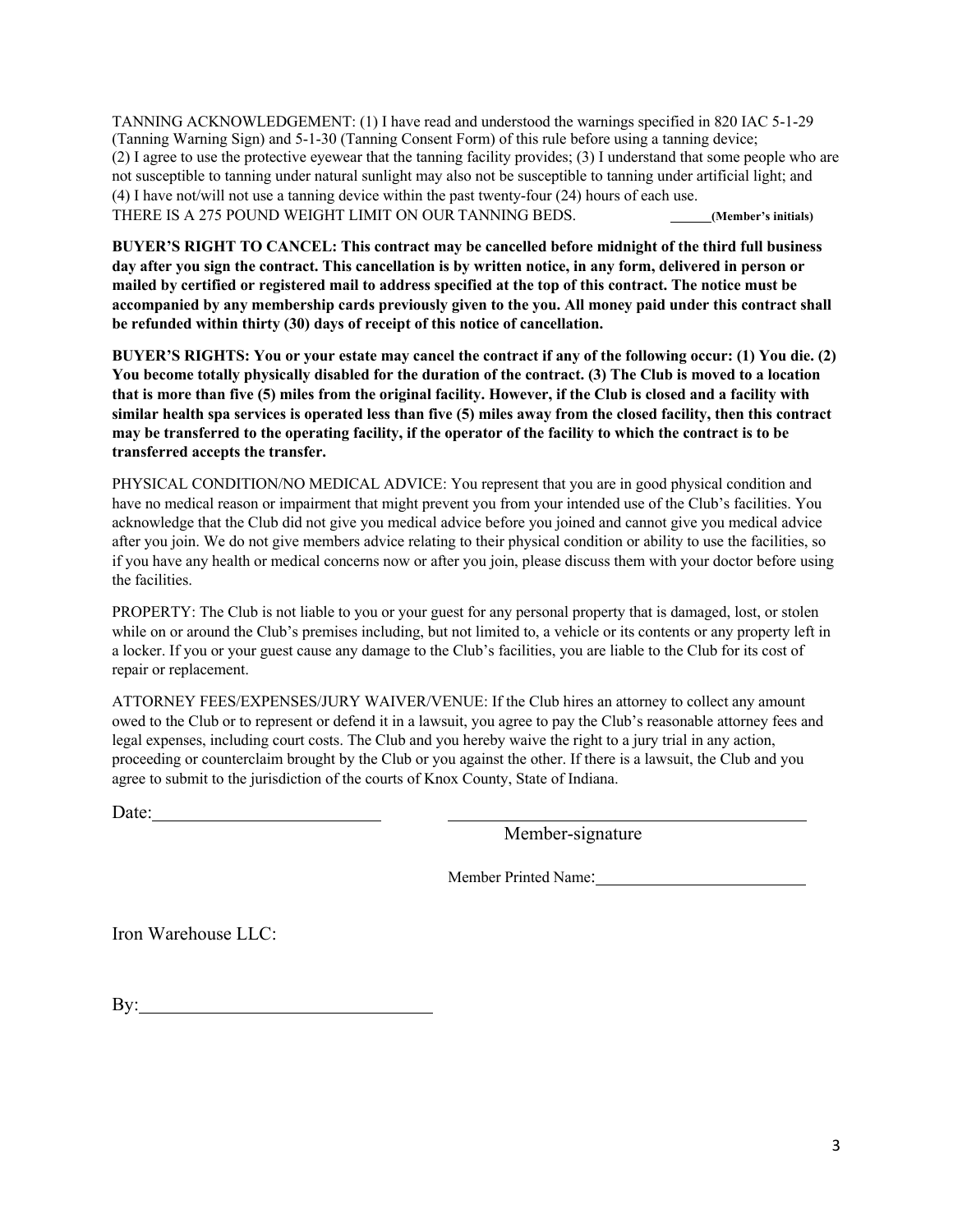**Iron Warehouse, LLC** – 670 East Cloverdale Avenue, Vincennes, Indiana 47591 (812)886-4162

## **NON-MEMBERSHIP LIABILITY WAIVER1**

| Name:                                                        | Phone: | Email: |
|--------------------------------------------------------------|--------|--------|
| Address:                                                     |        |        |
| Authorized Signature:                                        |        |        |
| If minor will also use Club facility, list names/ages below: |        |        |
|                                                              | Age:   |        |
|                                                              | Age:   |        |
|                                                              | Age:   |        |
| FEES: \$                                                     |        |        |

BILLING CYLCE: Your Fee will be billed to the account below on or around the \_\_\_\_ of each month beginning on \_\_\_\_\_\_\_\_\_\_\_\_\_\_\_\_\_\_\_\_\_\_\_, 2022 for \$\_\_\_\_\_ per month plus applicable taxes, and continuing each month thereafter, until you cancel in accordance with this agreement. Your may participate in the Iron Warehouse, LLC activity your registered for so long as you pay the required Fee.

CANCELLATION: To cancel and stop the billing of the Fee as indicated above, Iron Warehouse, LLC (hereinafter the "Club") must receive written notification at the address listed above; said notification must be received at least ten (10) days prior to the date of your monthly billing cycle listed above. Please note it may take up to seven (7) business days for any billing changes to take effect.

CREDIT CARD: If you have provided your credit card information to us for billing purposes and your credit card expires, you authorize us to obtain a new expiration date from the card issuer, if we choose to do so, and/or to continue billing the card in accordance with the terms of this agreement (whether or not we have obtained a new expiration date).

SERVICE FEES: In accordance with applicable law, if our first attempt to collect any fee under this Agreement is unsuccessful, we may make additional attempts to collect from any/all payment methods you provide us, and a \$10 service fee will be applied for each instance we submit or re-submit such payment request and it is returned uncollectable for any reason including, but not limited to, insufficient funds, expired or cancelled payment cards, overdrafts and closed accounts. We are not liable for any fees charged by your financial institution in the event a payment request is returned as uncollectable.

<sup>&</sup>lt;sup>1</sup> This Non-Membership Liability Waiver need only been signed once regardless of the number of times the Participant may use the Club facilities. This Waiver shall be kept on file and must include the names of any minor children that will also use the Club facilities on a non-membership basis. This Waiver is intended for use of nonmembers such as one-day pass users or users that register for individual classes that do not require a Club Membership. Those participating in Fitness Classes should sign the Iron Warehouse, LLC Liability Waiver.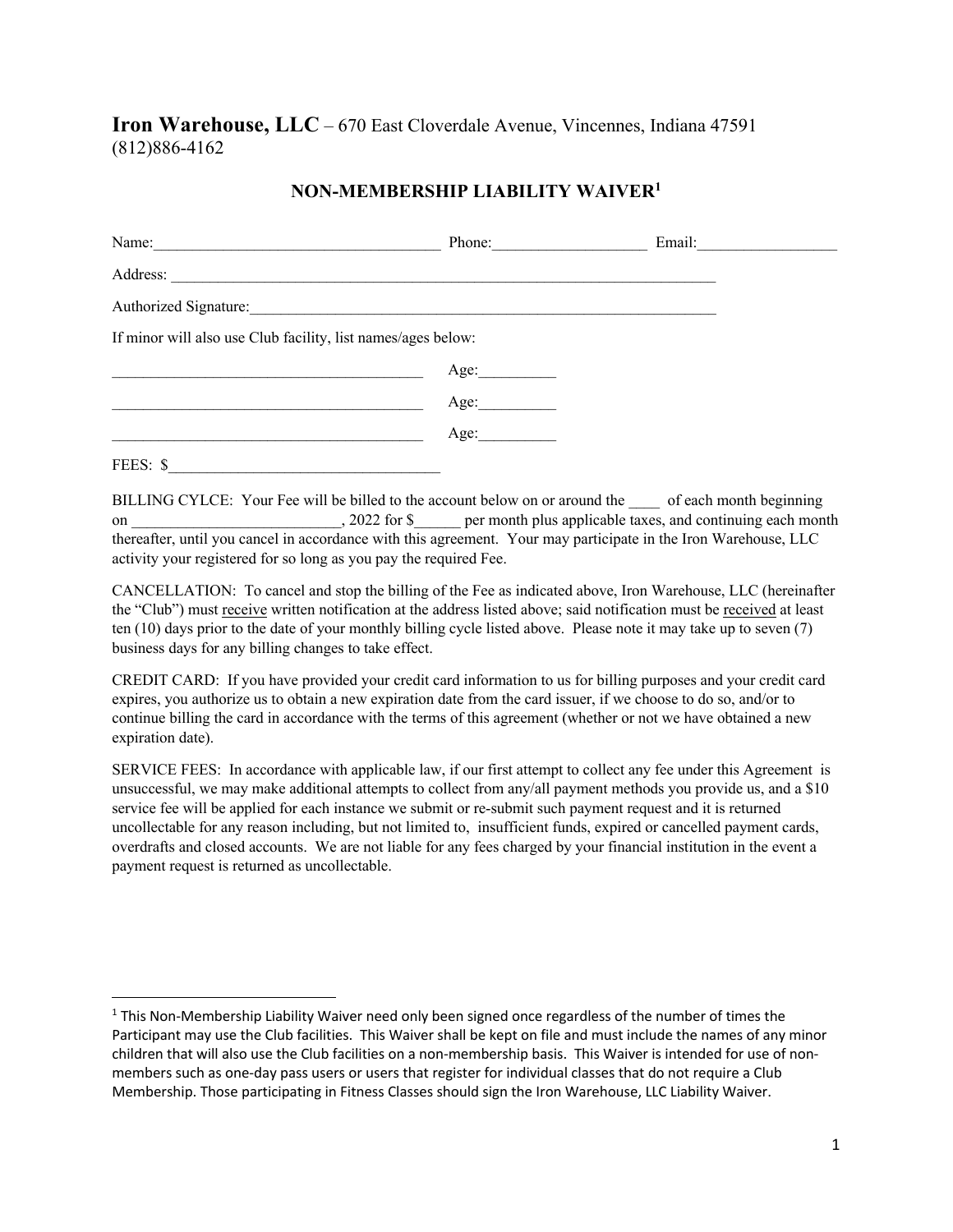**I have read and understand the cancellation rights and billing policies on the front and back of this Agreement. (\_\_\_\_\_\_\_\_\_\_\_\_\_\_\_Initials)**

| Name on account:        | Name on Card:                                                          |
|-------------------------|------------------------------------------------------------------------|
| <b>Bank Account No.</b> | <b>Credit Card No.</b>                                                 |
| <b>Routing No.</b>      | <b>Expiration Date:</b><br>$\boldsymbol{\Gamma}\mathbf{V}\mathbf{C}$ : |

**By initialing below and signing this agreement, I authorize the Club to store the payment account information above provided by me in relation to this agreement. I authorize the Club to initiate transfers from the Account designated above for purpose of billing all or a portion of the recurring Monthly Fee I owe to the Club on or around the date set forth herein until all of my obligations are paid under this agreement. I further agree that the Club may re-submit the fee to the account if the submission fails. I agree that transfers of partial payments of an overdue balance are authorized by me under this agreement. I agree that the Club may also use the stored payment information to process payments owed in relation to all subsequent agreements entered into between me and the Club. The stored payment information will be used to process payments owed in relation to the renewal term, if there is one. This authorization to store and use payment information will not expire unless it is expressly revoked by me. I understand that the amounts debited from my account may vary each month based on additional amounts owed to the Club in accordance with the terms of this agreement. I confirm that I am authorized under the terms of the applicable agreement with my financial institution to use the accounts designated above the for the purchase of goods and services from the Club and agree to comply with my financial institution's requirements at all times while this authorization is in effect. The general cancellation and refund policies set out in this agreement will apply to this authorization. If any changes are made to the terms of this authorization, I understand that an e-mail notifying me of such changes will be sent to the email address provided by me on this agreement or if an email is not provided, that notice will be sent to the mailing address provided on the first page of this agreement.**

**\_\_\_\_\_\_ (Initials)**

**BUYER'S RIGHT TO CANCEL: This contract may be cancelled before midnight of the third full business day after you sign the contract. This cancellation is by written notice, in any form, delivered in person or mailed by certified or registered mail to address specified at the top of this contract. The notice must be accompanied by any cards/punch cards previously given to the you. All money paid under this contract shall be refunded within thirty (30) days of receipt of this notice of cancellation.**

**BUYER'S RIGHTS: You or your estate may cancel the contract if any of the following occur: (1) You die. (2) You become totally physically disabled for the duration of the contract. (3) The Club is moved to a location that is more than five (5) miles from the original facility. However, if the Club is closed and a facility with similar health spa services is operated less than five (5) miles away from the closed facility, then this contract may be transferred to the operating facility, if the operator of the facility to which the contract is to be transferred accepts the transfer.**

RELEASE OF LIABILITY AND ASSUMPTION OF RISK: I understand and expressly agree that my use of this Club involves the risk of injury to me whether caused by me or not. I understand that these risks are inherent in physical activity and my use of the facilities and equipment and can range from minor injuries to major injuries, including death. In consideration of my participation (or the minor's participation) in the activities and facilities, exercise equipment and services offered by the Club, I understand and voluntarily accept full responsibility on my behalf and on my minor child(ren)'s or guest's behalf for the risk of injury or loss arising out of or related to use of the facilities including, without limitation, exercise equipment, tanning, massage beds/chairs, and participation of any other exercise programs or use of other services, equipment and/or programs offered. I further agree the Club, and the officers, directors, shareholders, employees, coaches, managers, members, agents and independent contractors of the Club will not be liable for any injury including, without limitation, personal, bodily, or mental injury, disability, death, economic loss or any damage to me, my spouse or domestic partner, my minor child(ren), guests, unborn child, heirs, or relatives resulting from the negligent conduct or omission of the Club or anyone acting on their behalf, whether related to exercise or not. Accordingly, to the fullest extent permitted by law, I do hereby forever release, waive and discharge the Club from any and all claims, demands, injuries, damages, actions or causes of action related to my use or the use of my minor child(ren) or my guest(s) of any of the Club facility (collectively, "Claims") against the Club, or anyone acting on its behalf, and hereby agree to defend, indemnify and hold harmless the Club from and against any such Claims. I further understand and acknowledge that the Club does